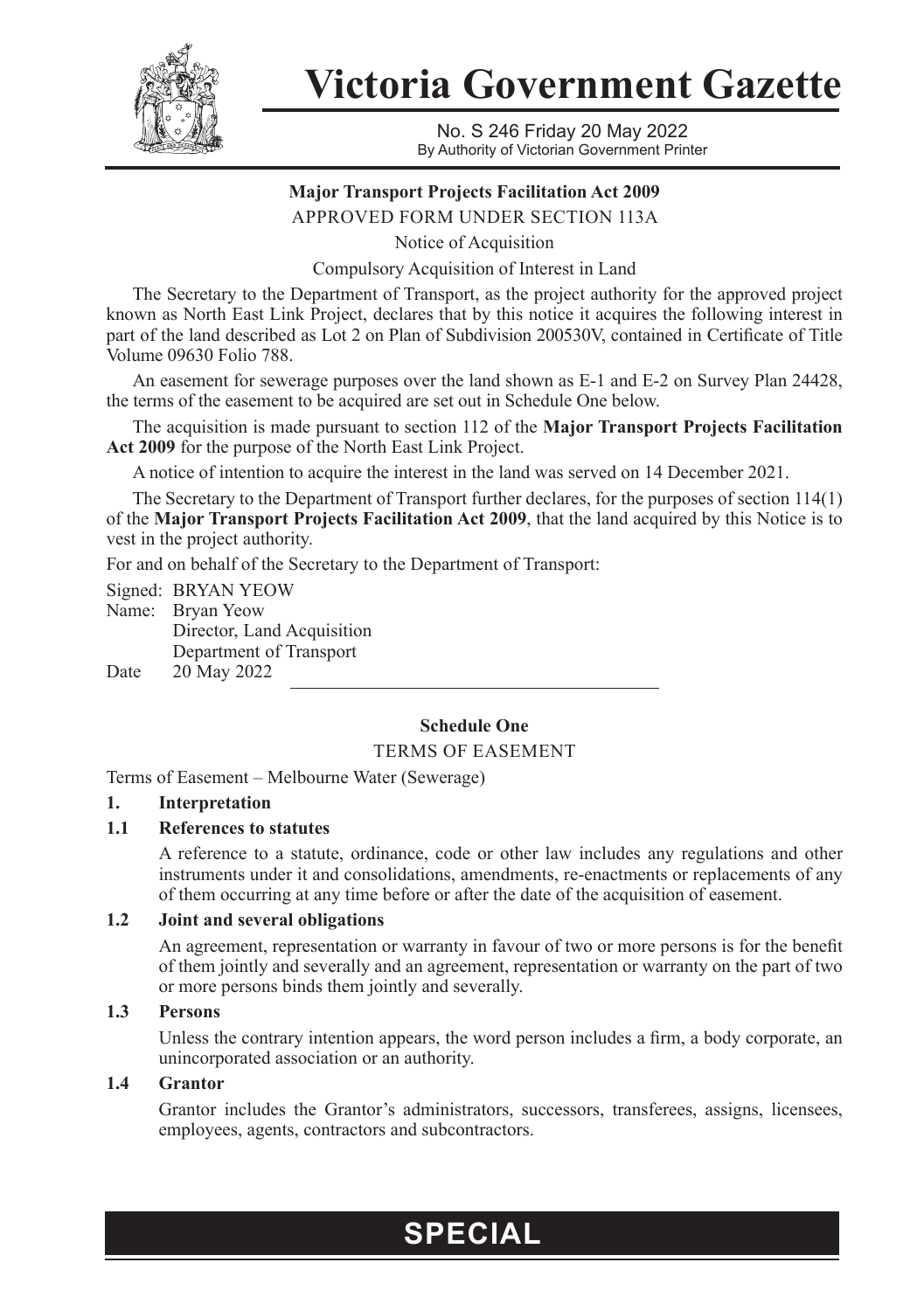# **1.5 Grantee**

Grantee includes the Grantee's administrators, successors, transferees, assigns, licensees, employees, agents, contractors and subcontractors.

# **1.6 Works**

Works means pipelines and any other works and items in connection with or incidental to the use of the Servient Land for water supply purposes.

# **2. Easement description**

The Secretary to the Department of Transport (Grantee) may at all times:

- (a) use the Servient Land for sewerage purposes;
- (b) construct, lay, place in, on or under the Servient Land the Works; and
- (c) inspect, maintain, repair, alter, remove, patrol, replace or destroy the Works; and
- (d) use the Works; and
- (e) clear and keep free the Servient Land of anything which is or may be an obstruction to the rights granted under the creation of easement including, without limitation, all improvements, structures, trees, plants and soil fill and to maintain the present grades and contours of the Servient Land; and
- (f) enter upon with or without plant and equipment the Servient Land to exercise the rights granted under these Terms of Easement.

# **3. Grantee's Covenants**

# **3.1 Grantor's rights of use**

The registered proprietor of the servient land (Grantor) may continue to use and enjoy the Servient Land so long as that use and enjoyment does not interfere with the rights of the Grantee under these Terms of Easement.

#### **3.2 Grantor's further rights of use**

The Grantor may use the Servient Land in a manner which interferes with the rights of the Grantee (including, without limitation, the planting of any crops, trees or shrubs) only with the prior written consent in of the Grantee, which consent may be withheld in the Grantee's absolute discretion.

# **3.3 Restoration**

The Grantee must:

- (a) complete all works undertaken in exercising the rights granted under the easement; and
- (b) do as little damage as possible to the Servient Land and where works are undertaken by the Grantee restore the surface of the Servient Land to as nearly as reasonably possible the condition in which the Servient Land was immediately prior to the commencement of the work.

#### **4. Grantor's Covenants**

#### **4.1 Covenants**

The Grantor must not:

- (a) plant or permit to be planted any trees or shrubs on the Servient Land; and
- (b) erect any structure, foundation, pavement or other improvements on the Servient Land; and
- (c) use or permit to be used any explosives on or under the Servient Land; and
- (d) alter or permit to be altered (other than by nature) the grade and contours of the Servient Land; and
- (e) interfere with the rights and privileges of the Grantee under the easement;

unless with the prior written consent of the Grantee (which consent may be withheld in the Grantee's absolute discretion).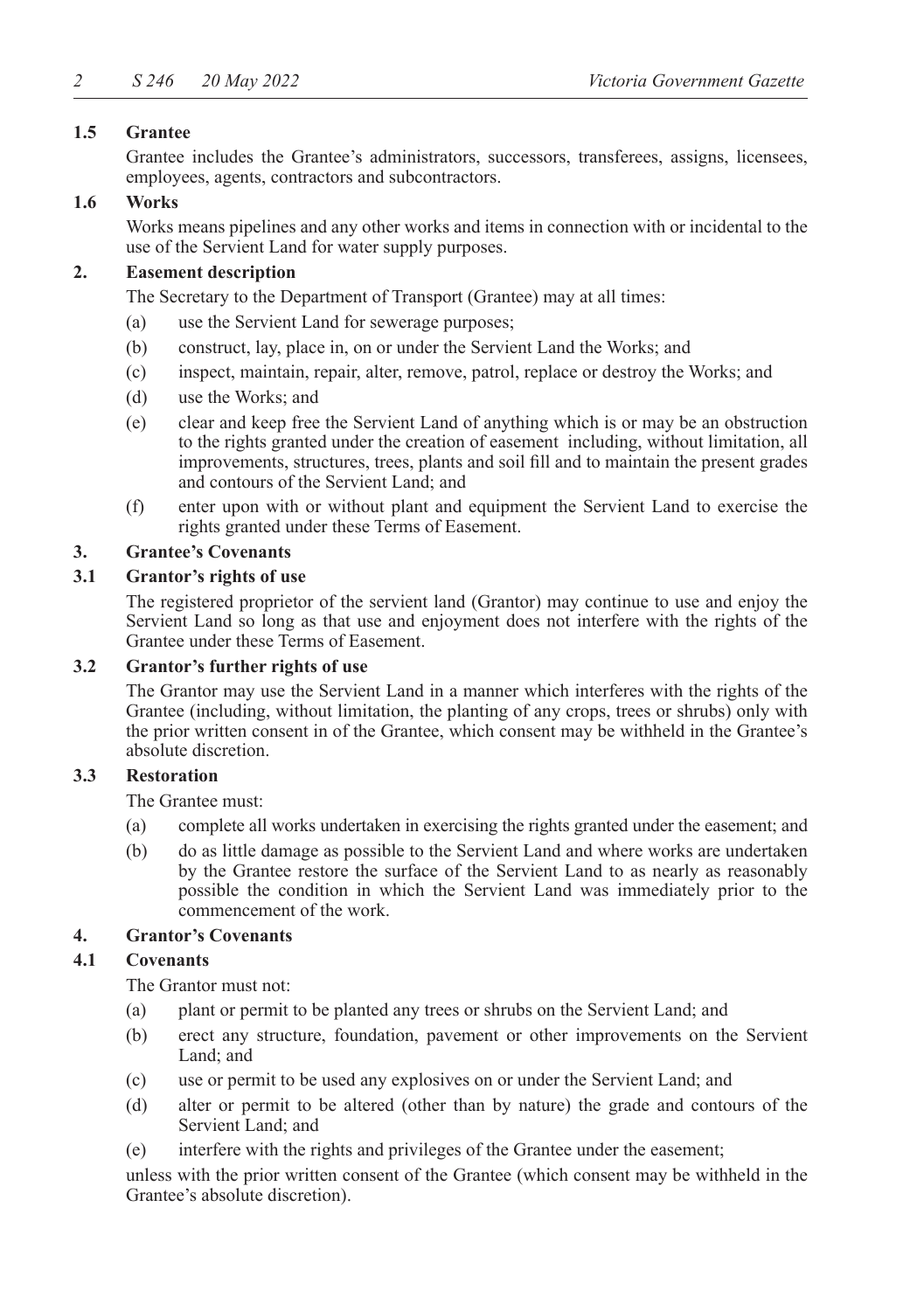# **4.2 Indemnity**

The Grantor indemnifies the Grantee against all suits, actions, claims or demands for any compensation, damages, expenses or costs arising out of a consent given by the Grantee under these Terms of Easement.

# **5. Administration and Legislation**

#### **5.1 Communication**

All notices. demands, documents and other communications (Communications) in connection with this easement may be given by prepaid, registered or certified mail at the following addresses:

- (a) for the Grantor at the latest address shown of the Grantor in the folio of the Register for the Servient Land under the **Transfer of Land Act 1958**; and
- (b) for the Grantee the latest address notified to the Registrar of Titles under the **Transfer of Land Act 1958**,

or as agreed between the Grantor and the Grantee.

The Communication is taken to be received on the third (seventh, if posted to or from a place outside Australia) day after posting.

# **5.2 Statutory provisions**

Nothing in these terms of easement affects or limits any functions, powers, duties and objectives of the Grantee under any statute which applies to the Grantee and where necessary this easement must be read down to the extent required to give the relevant clause legal effect.

#### **5.3 Works to remain the property of the Grantee**

Despite any rule of law or equity, the Works will at all times remain the property of the Grantee and may be left on or within the Servient Land whether in use or not.

#### **6. Successors**

Each of the provisions of these terms are essential terms of the easement and apply to the Grantor, the Grantor's successors and the registered proprietor for the time being of the Servient Land.